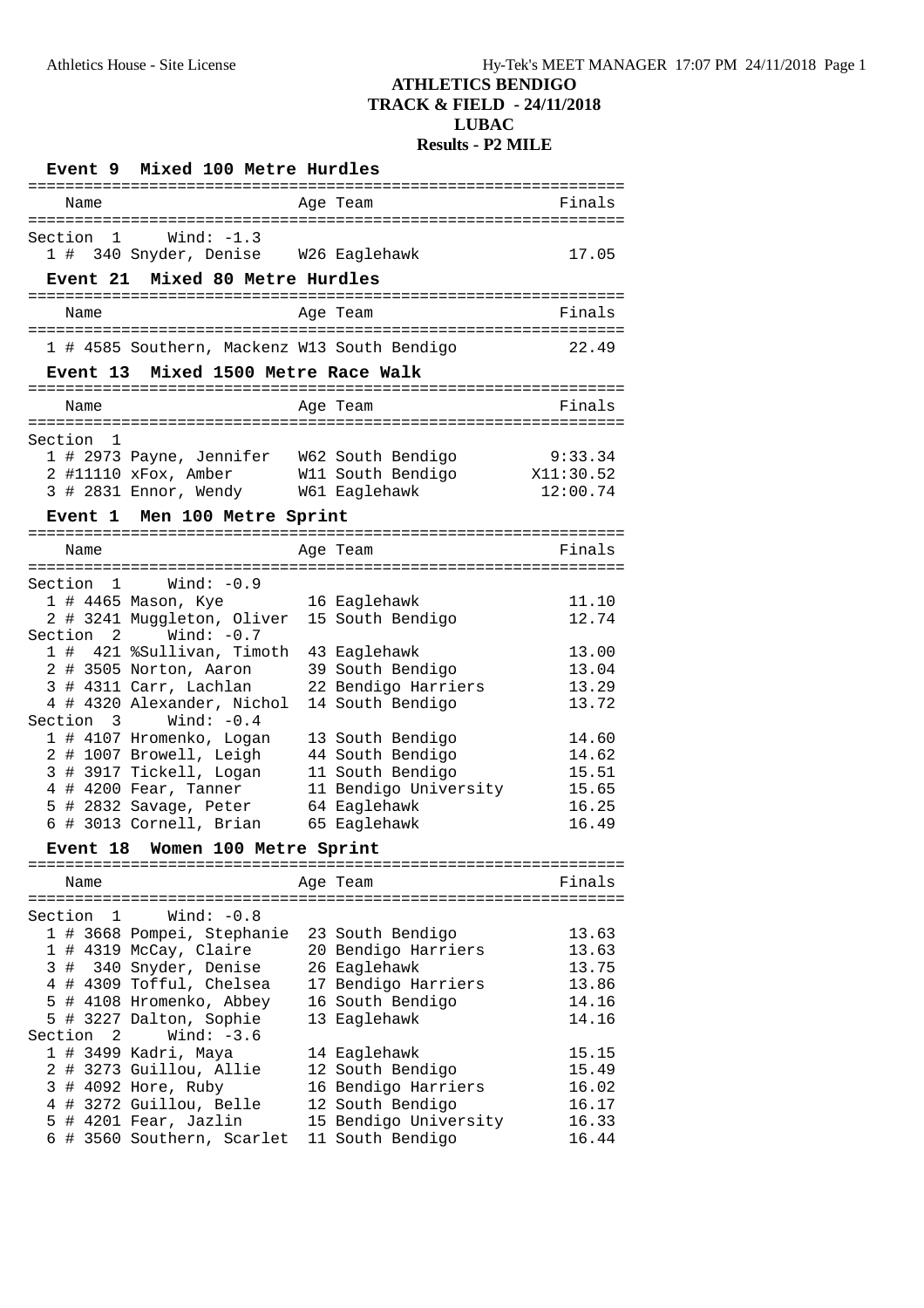# **....Event 18 Women 100 Metre Sprint**

|         | Section 3      | Wind: -3.0                                   |                                                  |          |
|---------|----------------|----------------------------------------------|--------------------------------------------------|----------|
|         |                | 1 # 1283 Guillou, Jackie                     | 49 South Bendigo                                 | 16.61    |
|         |                | 2 # 4585 Southern, Mackenz                   | 13 South Bendigo                                 | 16.97    |
|         |                | $3$ # 426 Coad, Carol                        | 57 South Bendigo                                 | 17.08    |
|         |                | 4 # 3497 Kadri, Sandra                       | 48 Eaglehawk                                     | 17.10    |
|         | Section 4      | 5 # 4314 Cartner, Alison<br>Wind: $-3.3$     | 46 Bendigo University                            | 17.13    |
|         |                | 1 # 4106 Haines, Trudy                       | 48 South Bendigo                                 | 16.95    |
|         |                | 2 # 2743 Langtree, Leah                      | 42 Eaglehawk                                     | 17.05    |
|         |                | 3 # 415 Norton, Jayne                        | 43 South Bendigo                                 | 17.08    |
|         |                | 4 # 438 Self, Joan                           | 61 South Bendigo                                 | 18.66    |
|         | Event 5        | Mixed 1 Mile Run                             |                                                  |          |
|         | Name           |                                              | Age Team                                         | Finals   |
|         |                |                                              |                                                  |          |
| Section | $\overline{1}$ |                                              |                                                  |          |
|         |                | 1 # 1206 Schepisi, Matthew M34 Melbourne Uni |                                                  | 4:46.57  |
|         |                | 2 # 3917 Tickell, Logan                      | M11 South Bendigo                                | 5:15.76  |
|         |                | 3 # 2461 Bird, Tarli                         | W32 Glenhuntly                                   | 5:17.02  |
|         |                | 4 # 4708 Jenkins, Russell                    | M56 Bendigo University                           | 5:18.09  |
|         |                | 5 # 2855 Matthews, Luke                      | M37 Bendigo Harriers                             | 5:21.44  |
|         |                | 6 # 2842 Rowe, Tullie                        | W14 Bendigo University                           | 5:37.11  |
|         |                | 7 # 4315 Rowe, Max                           | M12 Bendigo University                           | 5:41.10  |
|         |                | 8 # 2838 Andrea, Sebastyn                    | M13 South Bendigo                                | 6:01.61  |
| Section | 2              |                                              |                                                  |          |
|         |                | 1 # 3482 Berg, Sara                          | W15 South Bendigo                                | 5:58.73  |
|         |                | 2 # 4200 Fear, Tanner                        | M11 Bendigo University                           | 6:12.92  |
|         |                | 3 # 1285 Lonsdale, Phoebe                    | W13 Bendigo University                           | 6:21.28  |
|         |                | 4 # 2622 Campbell, Caitlin W15 South Bendigo |                                                  | 6:30.22  |
|         |                | 5 # 4314 Cartner, Alison                     | W46 Bendigo University                           | 6:48.56  |
|         |                | 6 # 4201 Fear, Jazlin                        | W15 Bendigo University                           | 6:53.19  |
|         |                | 7 # 4199 Cartner, Abbey                      | W11 Bendigo University                           | 6:58.20  |
|         |                | 8 # 3013 Cornell, Brian                      | M65 Eaglehawk                                    | 7:18.21  |
|         |                | 9 # 1024 Gill, Hunter                        | M70 Bendigo Harriers                             | 7:21.57  |
|         |                | 10 # 4092 Hore, Ruby                         | W16 Bendigo Harriers                             | 7:29.82  |
|         |                | 11 # 1283 Guillou, Jackie                    | W49 South Bendigo                                | 7:45.62  |
|         |                | 12 # 2973 Payne, Jennifer                    | W62 South Bendigo                                | 7:48.26  |
|         | Event 6        | Mixed 3000 Metre Run                         |                                                  |          |
|         | Name           |                                              | Age Team                                         | Finals   |
|         |                |                                              |                                                  |          |
| Section | 1              |                                              |                                                  |          |
|         |                |                                              | 1 # 4708 Jenkins, Russell M56 Bendigo University | 10:54.57 |
|         |                |                                              | 2 # 4311 Carr, Lachlan M22 Bendigo Harriers      | 11:31.29 |
|         |                | 3 # 4200 Fear, Tanner                        | M11 Bendigo University                           | 12:38.87 |
|         |                |                                              | 4 # 4314 Cartner, Alison W46 Bendigo University  | 13:58.24 |
|         |                | 5 # 1024 Gill, Hunter                        | M70 Bendigo Harriers                             | 14:45.96 |
|         |                | Event 3 Men 400 Metre Run                    |                                                  |          |
|         |                |                                              |                                                  |          |
|         | Name           |                                              | Age Team                                         | Finals   |
|         |                | 1 # 3854 Hilson, Jake                        | 19 South Bendigo                                 | 51.33    |
|         |                | 2 # 3241 Muggleton, Oliver 15 South Bendigo  |                                                  | 56.64    |
|         |                | 3 # 4467 Pryse, Jemuel 19 Bendigo Harriers   |                                                  | 1:03.48  |
|         | 2<br>Section   |                                              |                                                  |          |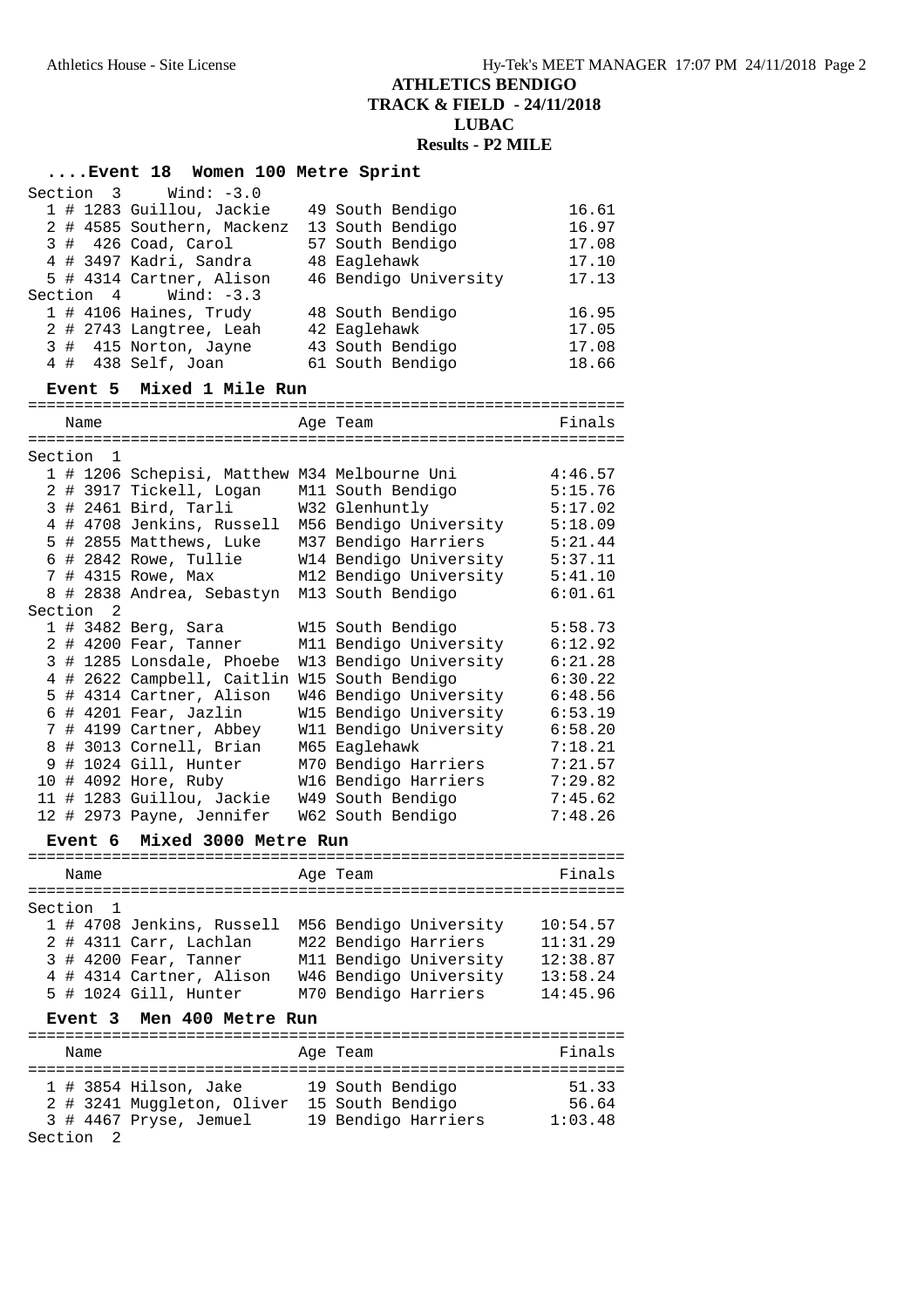## **....Event 3 Men 400 Metre Run**

|  |           | 1 # 2838 Andrea, Sebastyn  | 13 South Bendigo    | 59.47   |
|--|-----------|----------------------------|---------------------|---------|
|  |           | 2 # 3505 Norton, Aaron     | 39 South Bendigo    | 59.68   |
|  |           | 3 # 3668 Pompei, Stephanie | 23 South Bendigo    | 1:03.43 |
|  |           | 4 # 443 Hicks, Terry       | 64 Eaglehawk        | 1:03.59 |
|  |           | 5 # 4311 Carr, Lachlan     | 22 Bendigo Harriers | 1:06.92 |
|  | Section 3 |                            |                     |         |
|  |           | 1 # 4320 Alexander, Nichol | 14 South Bendigo    | 1:02.91 |
|  |           | 2 # 3853 Hilson, Gregory   | 49 South Bendigo    | 1:03.07 |
|  |           | 3 # 3852 Hilson, Kyle      | 21 South Bendigo    | 1:06.88 |
|  | Section 4 |                            |                     |         |
|  |           | 1 # 421 %Sullivan, Timoth  | 43 Eaglehawk        | 1:03.16 |
|  |           | 2 # 1007 Browell, Leigh    | 44 South Bendigo    | 1:06.89 |
|  |           | 3 # 3013 Cornell, Brian    | 65 Eaglehawk        | 1:24.41 |

### **Event 20 Women 400 Metre Run**

| Name   |  |                          |                                             |  | Age Team                                     | Finals  |  |
|--------|--|--------------------------|---------------------------------------------|--|----------------------------------------------|---------|--|
|        |  |                          |                                             |  |                                              |         |  |
|        |  | Section 1                |                                             |  |                                              |         |  |
|        |  |                          | 1 # 4319 McCay, Claire                      |  | 20 Bendigo Harriers                          | 1:07.37 |  |
|        |  |                          | 2 # 3560 Southern, Scarlet 11 South Bendigo |  |                                              | 1:07.54 |  |
|        |  |                          | 3 # 3273 Guillou, Allie                     |  | 12 South Bendigo                             | 1:12.72 |  |
|        |  |                          |                                             |  | 4 # 4309 Tofful, Chelsea 17 Bendigo Harriers | 1:13.20 |  |
|        |  |                          | 5 # 2622 Campbell, Caitlin 15 South Bendigo |  |                                              | 1:14.63 |  |
|        |  | Section <sub>2</sub>     |                                             |  |                                              |         |  |
|        |  |                          | 1 # 3499 Kadri, Maya                        |  | 14 Eaglehawk                                 | 1:09.43 |  |
|        |  |                          | 2 # 3272 Guillou, Belle                     |  | 12 South Bendigo                             | 1:14.88 |  |
|        |  |                          | 3 # 426 Coad, Carol                         |  | 57 South Bendigo                             | 1:22.49 |  |
|        |  |                          | 4 # 4585 Southern, Mackenz                  |  | 13 South Bendigo                             | 1:24.47 |  |
|        |  |                          | 5 # 2961 Fullerton, Keely                   |  | 13 Eaglehawk                                 | 1:25.17 |  |
|        |  | Section 3                |                                             |  |                                              |         |  |
|        |  |                          | 1 # 1283 Guillou, Jackie                    |  | 49 South Bendigo                             | 1:22.73 |  |
|        |  |                          | 2 # 4106 Haines, Trudy                      |  | 48 South Bendigo                             | 1:23.22 |  |
|        |  |                          | 3 # 3497 Kadri, Sandra                      |  | 48 Eaglehawk                                 | 1:28.15 |  |
|        |  |                          | 4 # 2621 Campbell, Kylie                    |  | 42 South Bendigo                             | 1:43.27 |  |
|        |  | Event 27                 | Mixed Pole Vault                            |  |                                              |         |  |
|        |  |                          |                                             |  |                                              |         |  |
|        |  |                          | FLIGHT 1 @ 1:30PM STARTING HEIGHT 1.60m     |  |                                              |         |  |
|        |  | Name                     |                                             |  | Age Team                                     | Finals  |  |
|        |  |                          |                                             |  |                                              |         |  |
| Flight |  | $\overline{\phantom{0}}$ |                                             |  |                                              |         |  |
|        |  |                          | 1 # 4467 Pryse, Jemuel                      |  | M19 Bendigo Harriers                         | 4.00m   |  |
|        |  |                          | 2 # 393 Woods, James                        |  | M15 South Bendigo                            | 3.90m   |  |

## 3 # 4107 Hromenko, Logan M13 South Bendigo 2.30m -- # 4106 Haines, Trudy W48 South Bendigo NH

## **Event 25 Mixed Javelin Throw**

================================================================ FLIGHT 1 @ 1:30PM FLIGHT 2 @ 2:20PM Name Research Manners Age Team and Trinals ================================================================ 1 # 3499 Kadri, Maya W14 Eaglehawk 19.39m 2 # 3013 Cornell, Brian M65 Eaglehawk 18.92m 3 # 2832 Savage, Peter M64 Eaglehawk 18.46m 4 # 438 Self, Joan W61 South Bendigo 17.08m 5 # 426 Coad, Carol W57 South Bendigo 16.99m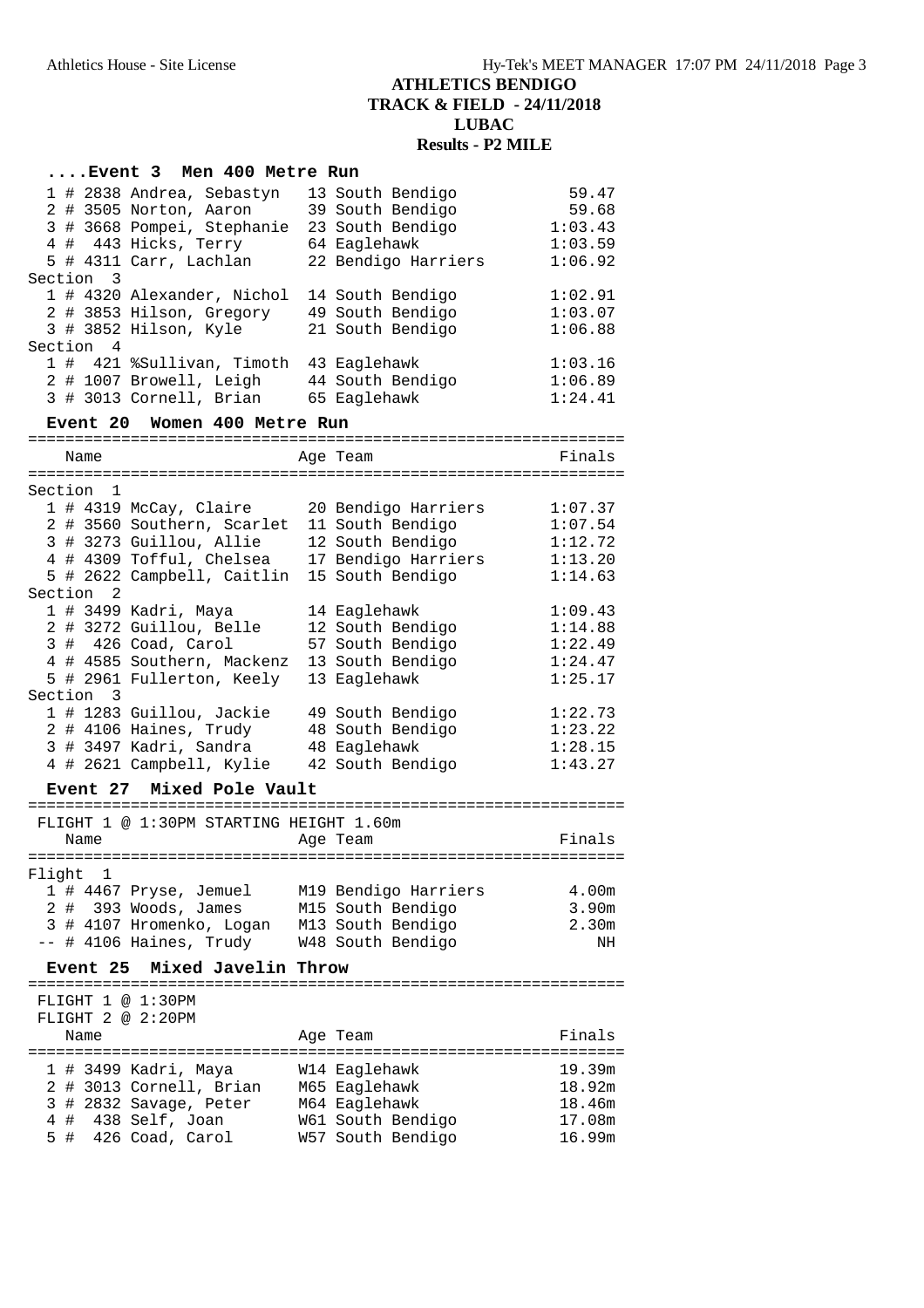|        |       |                 | Event 25 Mixed Javelin Throw                    |                                           |                   |
|--------|-------|-----------------|-------------------------------------------------|-------------------------------------------|-------------------|
|        |       |                 | 6 # 4106 Haines, Trudy                          | W48 South Bendigo                         | 16.47m            |
|        |       |                 | 7 # 2558 Fryer, Martin                          | M73 Eaglehawk                             | 15.49m            |
|        |       |                 | 8 # 4309 Tofful, Chelsea                        | W17 Bendigo Harriers                      | 14.58m            |
|        |       |                 | 9 #11110 xFox, Amber                            | W11 South Bendigo                         | X14.15m           |
|        |       |                 | 10 # 377 Graham, Olivia                         | W18 Eaglehawk                             | 13.20m            |
|        |       |                 | 11 # 2831 Ennor, Wendy                          | W61 Eaglehawk                             | 10.51m            |
|        |       |                 | 12 # 2973 Payne, Jennifer                       | W62 South Bendigo                         | 9.34m             |
|        |       |                 | 13 # 2621 Campbell, Kylie                       | W42 South Bendigo                         | 7.76m             |
| Flight |       | 2               |                                                 |                                           |                   |
|        | 1 #   |                 | 374 Cooper, Mackenzie M18 Bendigo Harriers      |                                           | 34.01m            |
|        |       |                 | 2 # 4088 Cooper, Bailey                         | M21 Bendigo Harriers                      | 33.58m            |
|        |       |                 | 3 # 341 Berg, Emma                              | W17 South Bendigo                         | 33.50m            |
|        |       |                 | 4 # 443 Hicks, Terry                            | M64 Eaglehawk                             | 28.93m            |
|        |       |                 | 5 # 340 Snyder, Denise                          | W26 Eaglehawk                             | 27.71m            |
|        |       |                 | 6 # 324 Graham, Craig                           | M53 Eaglehawk                             | 26.71m            |
|        |       |                 | 7 # 3505 Norton, Aaron                          | M39 South Bendigo                         | 25.82m            |
| 8      |       |                 | # 415 Norton, Jayne                             | W43 South Bendigo                         | 24.60m            |
|        |       |                 | 9 # 4092 Hore, Ruby                             | W16 Bendigo Harriers                      | 24.26m            |
|        |       |                 | 10 # 4107 Hromenko, Logan                       | M13 South Bendigo                         | 22.89m            |
|        |       |                 | 11 # 4108 Hromenko, Abbey                       | W16 South Bendigo                         | 22.50m            |
|        |       |                 | 12 # 4319 McCay, Claire                         | W20 Bendigo Harriers                      | 19.41m            |
|        |       | <b>Event 28</b> | Mixed Shot Put                                  |                                           |                   |
|        |       |                 |                                                 |                                           |                   |
|        |       |                 | FLIGHT 1 @ 1:30PM                               |                                           |                   |
|        |       |                 | FLIGHT 2 @ 3:10PM                               |                                           |                   |
|        |       | Name            |                                                 | Age Team                                  | Finals            |
|        |       |                 |                                                 |                                           |                   |
| Flight |       | - 1             |                                                 |                                           |                   |
|        | 1#    |                 | 341 Berg, Emma                                  | W17 South Bendigo                         | 14.61m            |
|        | 2 #   |                 | 374 Cooper, Mackenzie M18 Bendigo Harriers      |                                           | 10.41m            |
|        |       |                 | 3 # 4088 Cooper, Bailey                         | M21 Bendigo Harriers                      | 9.95m             |
|        |       |                 | 4 # 443 Hicks, Terry                            | M64 Eaglehawk                             | 8.83m             |
|        |       |                 | 5 # 4092 Hore, Ruby                             | W16 Bendigo Harriers                      | 8.74m             |
| 6      |       |                 | # 340 Snyder, Denise                            | W26 Eaglehawk                             | 8.67m             |
|        |       |                 | 7 # 415 Norton, Jayne                           | W43 South Bendigo                         | 8.48m             |
|        |       |                 | 8 # 3482 Berg, Sara                             | W15 South Bendigo                         | 8.43m             |
| 9      |       |                 | # 3505 Norton, Aaron<br>10 # 4319 McCay, Claire | M39 South Bendigo<br>W20 Bendigo Harriers | 8.06m<br>7.97m    |
| Flight |       | 2               |                                                 |                                           |                   |
| 1      | #     |                 | 377 Graham, Olivia                              | W18 Eaglehawk                             | 8.61 <sub>m</sub> |
|        | $2$ # |                 | 324 Graham, Craig                               | M53 Eaglehawk                             | 7.64m             |
|        |       |                 | 3 # 2832 Savage, Peter                          | M64 Eaglehawk                             | 7.18m             |
| 4      |       |                 | # 4106 Haines, Trudy                            | W48 South Bendigo                         | 7.01m             |
| 5      | #     |                 | 2558 Fryer, Martin                              | M73 Eaglehawk                             | 6.91m             |
| 6      | #     |                 | 426 Coad, Carol                                 | W57 South Bendigo                         | 6.51m             |
| 7      | #     |                 | 438 Self, Joan                                  | W61 South Bendigo                         | 6.46m             |
| 8      |       |                 | # 2961 Fullerton, Keely                         | W13 Eaglehawk                             | 6.23m             |
| 9      |       |                 | # 3273 Guillou, Allie                           | W12 South Bendigo                         | 5.41m             |
| 10     | #     |                 | 3013 Cornell, Brian                             | M65 Eaglehawk                             | 5.38m             |
| 11#    |       |                 | 421 %Sullivan, Timoth M43 Eaglehawk             |                                           | 5.10m             |
|        |       |                 | 12 # 3272 Guillou, Belle                        | W12 South Bendigo                         | 4.72m             |
|        |       |                 | 13 # 4634 Fullerton, Mason                      | M10 Eaglehawk                             | 4.71m             |
|        |       |                 | 14 # 2973 Payne, Jennifer                       | W62 South Bendigo                         | 4.52m             |
|        |       |                 | 15 # 2831 Ennor, Wendy                          | W61 Eaglehawk                             | 4.36m             |
|        |       |                 |                                                 |                                           |                   |